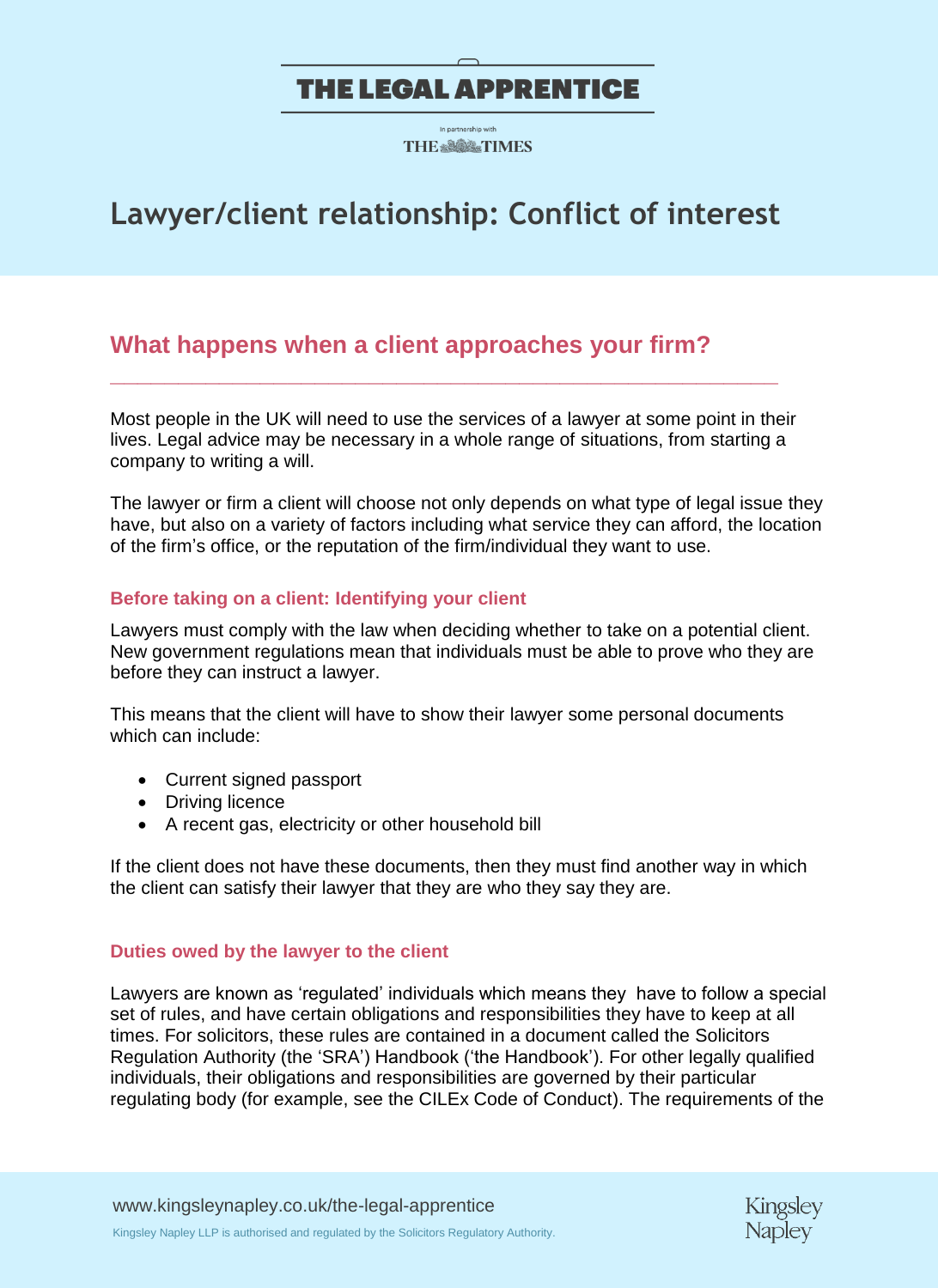**THE & SOL TIMES** 

# **Lawyer/client relationship: Conflict of interest**

different regulating bodies are quite similar, so for the purpose of simplifying matters we refer here only to the SRA materials.

The very first section of the Handbook sets out 'ten mandatory principles' which apply to all solicitors. They set out the ethical requirements that individuals who are involved in the provision of legal services must follow at all times, even when they are not at work. These principles should be the starting point for all solicitors when faced with an ethical dilemma.

#### **The 10 mandatory principles are as follows:**

- 1. You must uphold the rule of law and the proper administration of justice this means balancing the obligations you owe to your clients, courts and third parties;
- 2. You must act with integrity i.e. honestly, and with strong morals;
- 3. You must not allow your independence to be compromised for example, you cannot put yourself in a position where a third party can tell you what to do;
- 4. You must act in the best interests of each client though when acting for two clients, the confidentiality of each client comes first;
- 5. You must provide a proper standard of service to your clients this includes taking into account the needs and circumstances of each client;
- 6. You must behave in a way that maintains the trust the public places in you and in the provision of legal services – as undermining this trust could damage the profession's ability to serve society;
- 7. You must comply with your legal and regulatory requirements and deal with your regulators and ombudsmen in an open, timely and cooperative manner - this includes also complying with your obligations to regulators other than the SRA;
- 8. You must run your business or carry out your role in the business effectively and in accordance with proper governance and sound financial and risk management principles – the business needs to be run well for the benefit of the clients;
- 9. You must run your business or carry out your role in the business in a way that encourages equality of opportunity and respect for diversity – you must act without discrimination of any kind;
- 10.You must protect client money and assets this is an integral part of acting in your clients' best interests.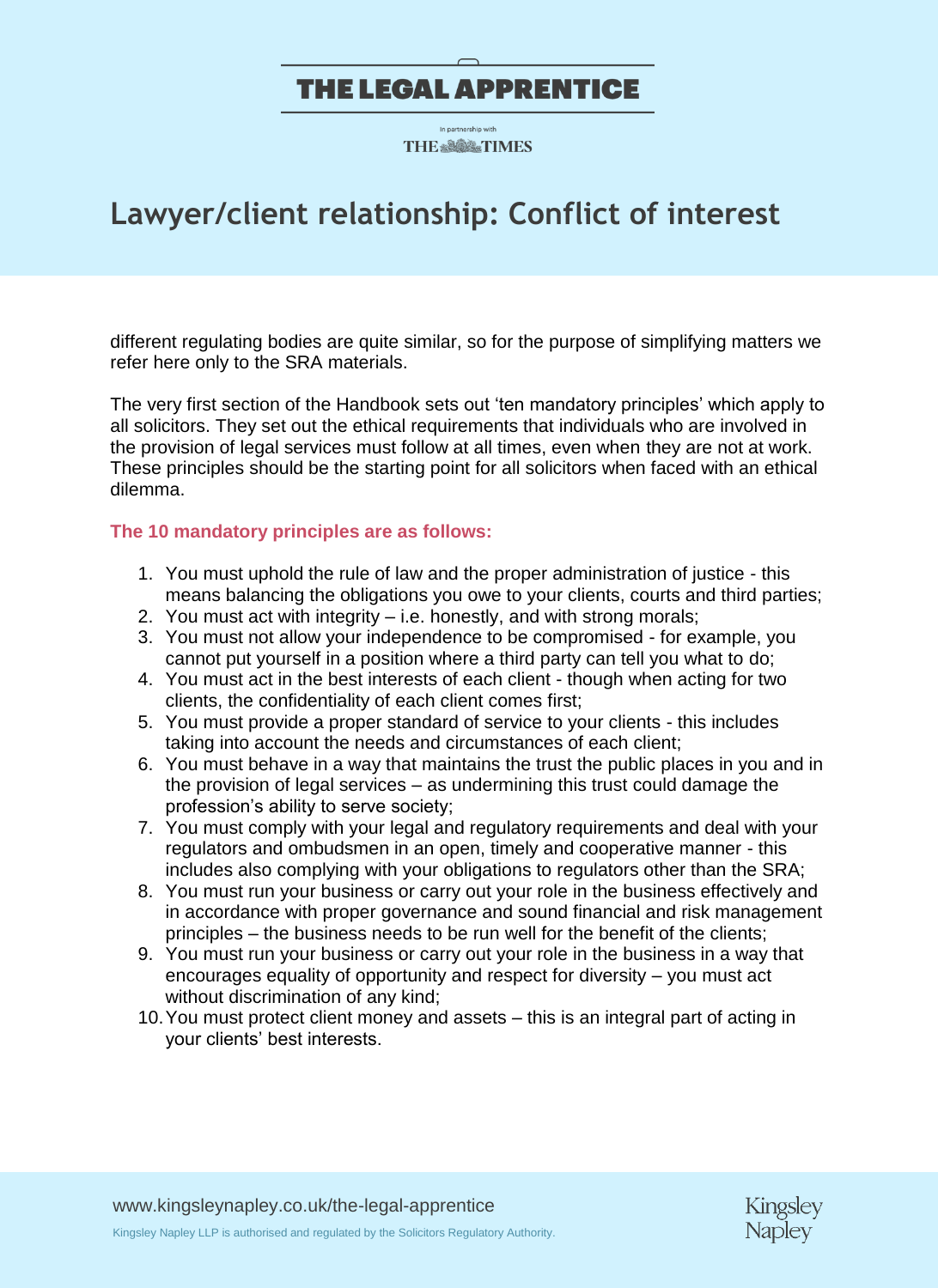**THE ※8億ペ TIMES** 

# **Lawyer/client relationship: Conflict of interest**

The second section of the Handbook contains special rules called the SRA Code of Conduct 2011 ("The Code"). This Code sets out the standards and requirements that all solicitors are expected to meet.

The Code sets out the various duties which a solicitor owes their client. For example, solicitors owe their clients a duty of confidentiality which means that all the information which the client shares must be kept confidential subject to very limited exceptions.

Disciplinary proceedings may be brought by the SRA against a solicitor who does not follow the Code. If the solicitor has acted particularly badly, they could be told they can never practise as a solicitor ever again.

#### **Do lawyers need to take on every client's case?**

While a client has an absolute entitlement to choose any lawyer they like, the lawyer does not have to agree to act for them.

There are many reasons why a lawyer may not take on a client - they may be too busy to take on another case, they may think another law firm would be more suitable, they may not have enough knowledge of that particular area of law, or they may not think the individual's case is strong enough to pursue.

One key reason why a firm or a lawyer may not be able to take a client's case on is because there is a 'conflict of interests.'

#### **What is a 'conflict of interests'?**



A 'conflict of interests' is a situation where the aims

of two different parties are incompatible. This can happen when someone cannot make a fair decision because they will be personally affected by the result. It can also happen when a person must answer to two different individuals or groups whose needs are at odds with each other.

One example might be if a lawyer was asked to act for both a seller and a buyer in relation to the same property. In this case the seller will probably want to sell the

[www.kingsleynapley.co.uk/the-legal-apprentice](http://www.kingsleynapley.co.uk/the-legal-apprentice) Kingsley Napley LLP is authorised and regulated by the Solicitors Regulatory Authority.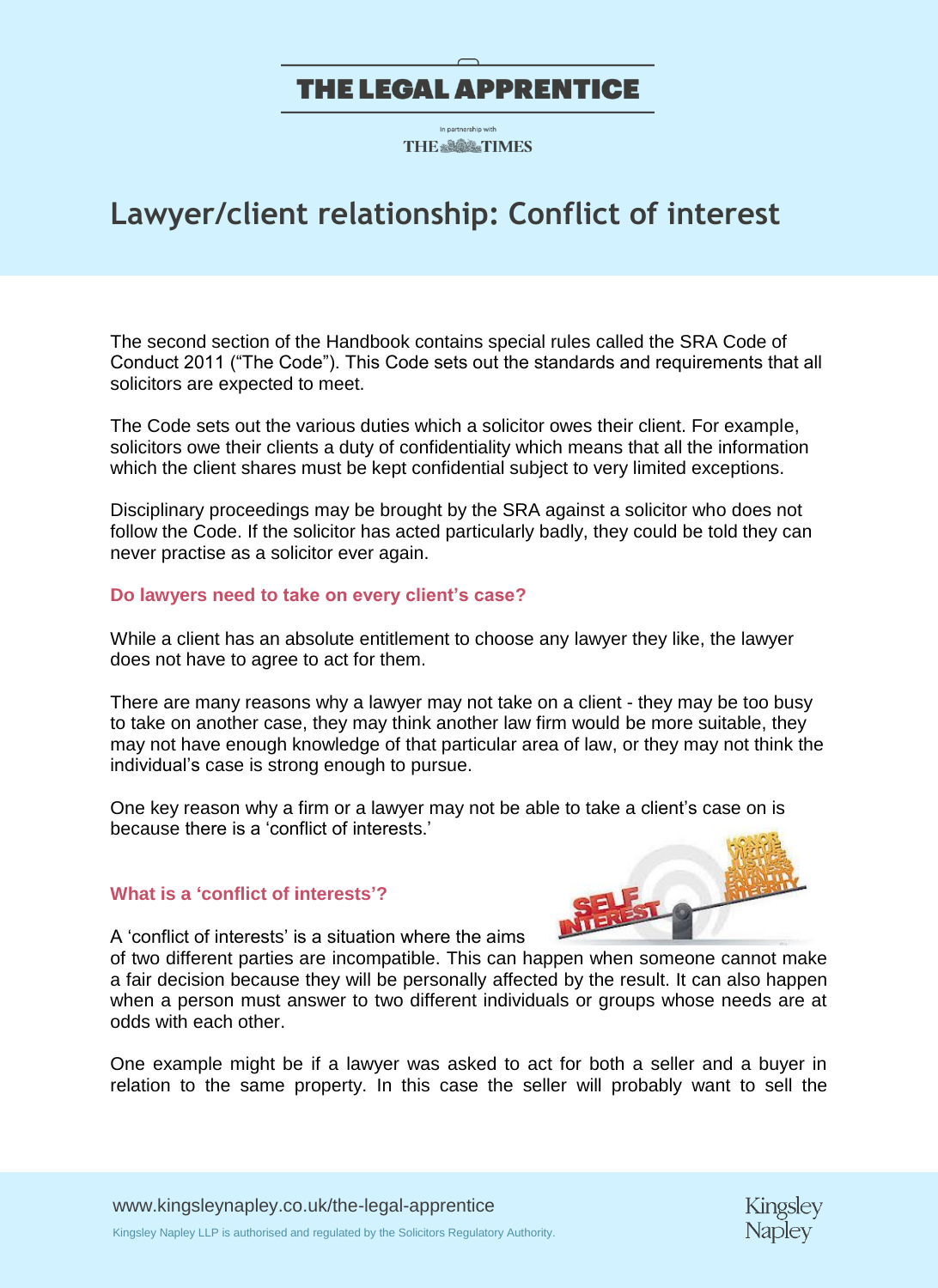**THE ※8億ペ TIMES** 

# **Lawyer/client relationship: Conflict of interest**

property for the highest price possible so they can make the most profit. The buyer on the other hand is likely to want the property for the lowest price possible. In this case, the lawyer cannot properly act for both the seller and the buyer because they both want completely opposite outcomes.

As a lawyer you must always try to act in 'the best interests' of each of your clients. This is not possible when the interests of your clients are not the same.

The most common conflict of interest in a criminal litigation scenario is when a lawyer is asked to represent two or more clients in relation to the same matter. One example might be if you are at a police station representing two clients for the offence of robbery, where one client blames the other because they feel it would benefit them.

This is an example of a 'client conflict.' If there is a conflict between two or more current clients a lawyer must not act for all, or any, of the clients<sup>1</sup>.

Lawyers need to be aware of potential conflicts of interests from the very first time they meet a new client. They should always check their current and past list of clients to make sure that there is no conflict before they take on a new case. This check should be done before the lawyer takes any confidential information from the prospective client. This known as carrying out a 'conflict check.'

Sometimes the conflict is obvious from the start. However, there are situations in which a conflict may not be immediately clear. When two parties first instruct a lawyer and they both want the same thing, it may be that there is no conflict. The lawyer will, however, need to be aware that if the clients' instructions change later, there may be a conflict**.** 

#### **What happens when a client 'instructs' a lawyer?**

As a lawyer you are 'instructed' by your client. Put simply, this means the client will ask you to represent them and you will enter a contractual relationship.

At the beginning of a case, once the initial checks have been carried out, lawyers usually conduct an initial consultation. At this stage, the client should provide some information on their circumstances and what they would like legal advice on. The lawyer